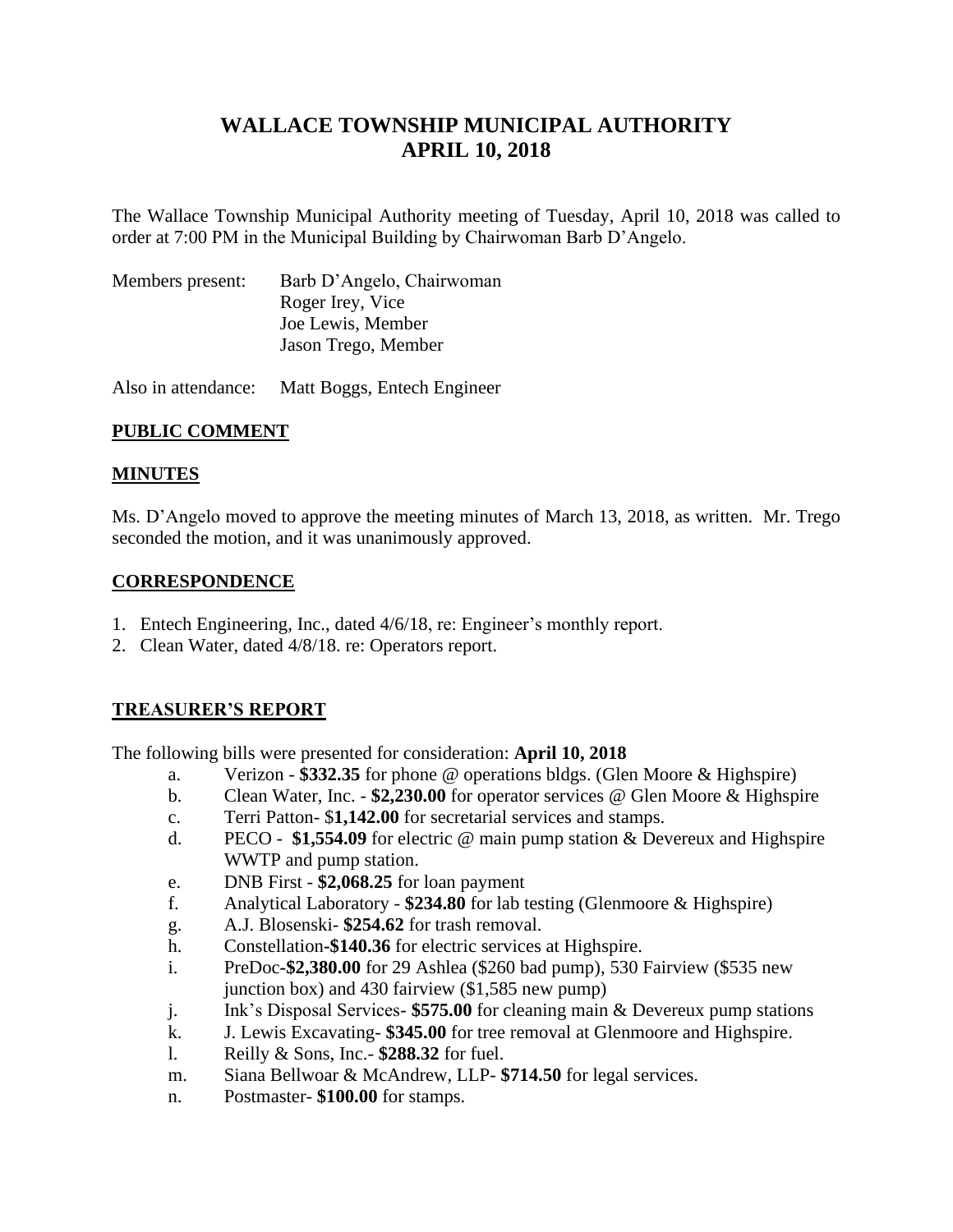o. Wriglesy's Office Supply- **\$59.15** for invoice paper.

# **TOTAL: 12,278.09**

Ms. D'Angelo moved to approve invoices "a" through "o" above for the month of April, as presented. Mr. Trego seconded the motion, and it was unanimously approved. Mr. Lewis recused himself from item "k".

### **FINANCIAL STATEMENTS**-

Balance Sheet, Budget vs Actual Glenmoore & Highspire and Profit & Loss. Ms. D'Aneglo moved to approve the financial statements above for the month of April, as presented.

# **OPERATOR'S REPORT**

#### Glenmoore WWTP

- a. Joe Lewis removed fallen trees from both Glenmoore and Highspire.
- b. PreDoc replaced a junction box at 530 Fairview Rd.
- c. A bad pump was replaced at 29 Ashlea.

#### Highspire WWTP

- a. There were no emergency visits required.
- b. Generator was tested under load.
- c. Ink's removed sludge and cleaned the clarifiers.

#### **ENGINEER'S REPORT**

E-1 Grinder Pump Replacement – There were no grinder pump retrofits performed in January through March. There remains one priority grinder pump to be replaced at 2081 Creek Road which Site Specific is scheduling. Future replacements will be prioritized based on need and beyond emergency replacements, the list of the pumps installed in 1992 and 1993 will take priority. Grinder pump replacement will include critical pump replacements only until DCED Grant awards are known. Additional information on DCED Grant provided below. *.*

Highspire WWTP A few site visits to the treatment plant were performed in March and April. It appears there was a tree that fell outside the fence which has been cleaned up.

Land Development Adjacent to Highspire WWTP - The outstanding comments issued by Entech have been addressed by the developer and the developer's engineer. In April, the developer received sanitary sewer planning approval from DEP.